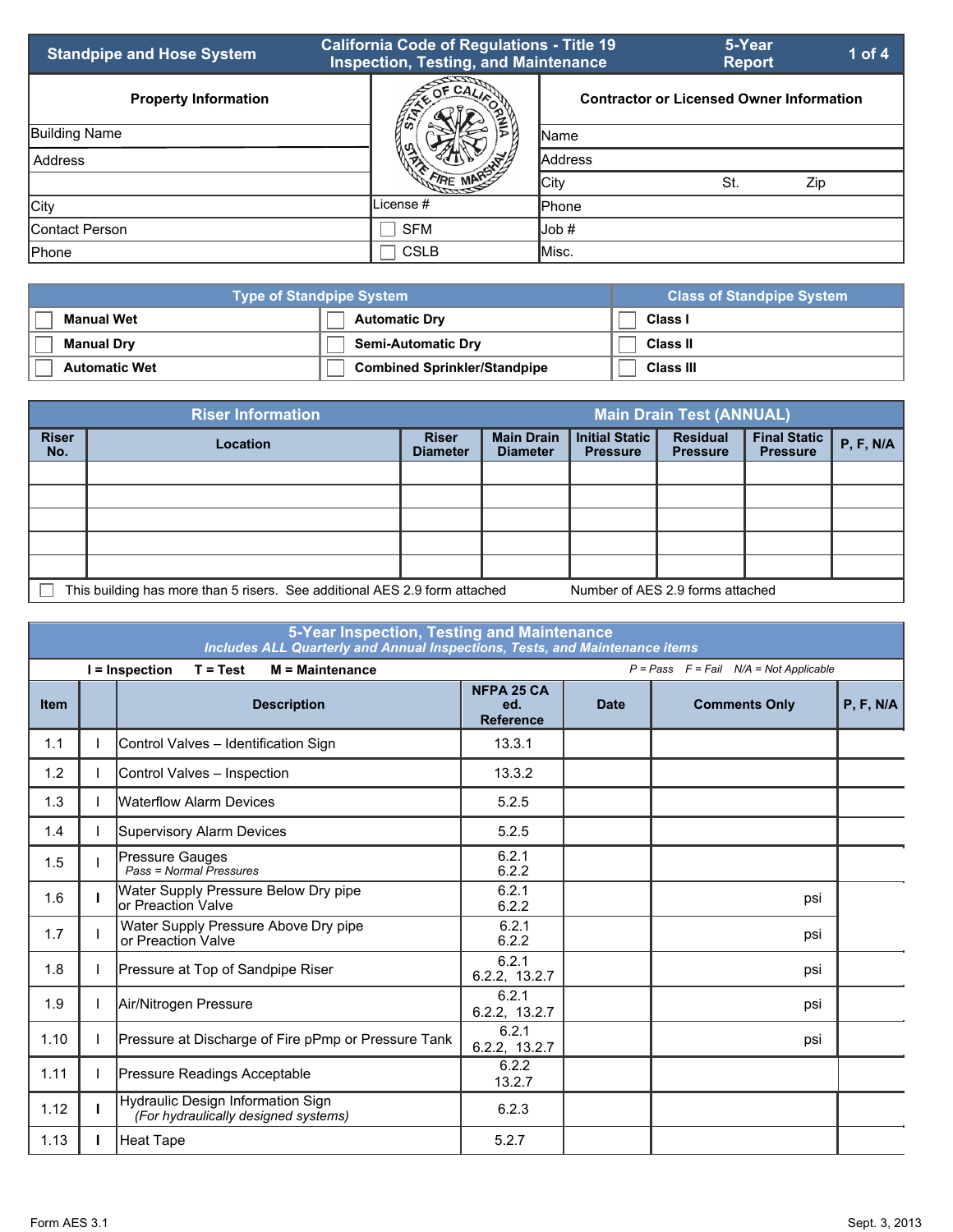| <b>Standpipe and Hose System</b> | <b>California Code of Regulations - Title 19</b><br><b>Inspection, Testing, and Maintenance</b> |                                                 | 5-Year<br><b>Report</b> | $2$ of 4 |
|----------------------------------|-------------------------------------------------------------------------------------------------|-------------------------------------------------|-------------------------|----------|
| <b>Property Information</b>      |                                                                                                 | <b>Contractor or Licensed Owner Information</b> |                         |          |
|                                  |                                                                                                 |                                                 |                         |          |
| <b>Building Name</b>             |                                                                                                 | <b>IName</b>                                    |                         |          |
| Address                          |                                                                                                 | lJob #                                          |                         |          |
| City                             |                                                                                                 |                                                 |                         |          |

|                                                                                                     | 5-Year Inspection, Testing and Maintenance<br>Includes ALL Quarterly and Annual Inspections, Tests, and Maintenance Items |                                                          |                                    |             |                                          |           |  |  |  |
|-----------------------------------------------------------------------------------------------------|---------------------------------------------------------------------------------------------------------------------------|----------------------------------------------------------|------------------------------------|-------------|------------------------------------------|-----------|--|--|--|
| $I =$ Inspection<br>$T = Test$<br>$M =$ Maintenance<br>$P = Pass$ $F = Fail$ $N/A = Not Applicable$ |                                                                                                                           |                                                          |                                    |             |                                          |           |  |  |  |
| <b>Item</b>                                                                                         |                                                                                                                           | <b>Description</b>                                       | NFPA 25 CA ed.<br><b>Reference</b> | <b>Date</b> | <b>Comments Only</b>                     | P, F, N/A |  |  |  |
| 1.14                                                                                                | $\mathbf{I}$                                                                                                              | <b>Standpipe Hose Valves</b>                             | 13.5.6.1                           |             |                                          |           |  |  |  |
| 1.15                                                                                                | L                                                                                                                         | Pressure Reducing Hose Valves                            | 13.5.2.1                           |             |                                          |           |  |  |  |
| 1.16                                                                                                | $\mathbf{I}$                                                                                                              | <b>Pressure Reducing Valves</b>                          | 13.5.1.1                           |             |                                          |           |  |  |  |
| 1.17                                                                                                | $\mathbf{I}$                                                                                                              | <b>Fire Department Connections</b>                       | 13.7                               |             |                                          |           |  |  |  |
| 1.18                                                                                                | $\mathbf{I}$                                                                                                              | <b>Backflow Preventers</b>                               | 13.6.1                             |             |                                          |           |  |  |  |
| 1.19                                                                                                | L                                                                                                                         | Buildings (Freeze Protection)                            | 4.1.1.1                            |             | <b>Owner's Responsibility</b>            |           |  |  |  |
| 1.20                                                                                                | $\mathbf{I}$                                                                                                              | Pipe and Fittings                                        | 6.2.1<br>Table 6.1.2               |             |                                          |           |  |  |  |
| 1.21                                                                                                | $\mathbf{I}$                                                                                                              | Hangers                                                  | 6.2.1                              |             |                                          |           |  |  |  |
| 1.22                                                                                                | $\mathbf{L}$                                                                                                              | Seismic Braces                                           | 6.2.1                              |             |                                          |           |  |  |  |
| 1.23                                                                                                | $\mathbf{I}$                                                                                                              | Hose Connection                                          | 6.2.1<br>Table 6.1.2               |             |                                          |           |  |  |  |
| 1.24                                                                                                | L                                                                                                                         | Cabinet                                                  | 6.2.1<br>Table 6.1.2               |             |                                          |           |  |  |  |
| 1.25                                                                                                | $\mathbf{I}$                                                                                                              | <b>Hose</b>                                              | 6.2.1<br>Table 6.1.2               |             |                                          |           |  |  |  |
| 1.26                                                                                                | $\mathbf{I}$                                                                                                              | Hose Storage Device                                      | 6.2.1<br>Table 6.1.2               |             |                                          |           |  |  |  |
| 1.27                                                                                                | I.                                                                                                                        | Hose Nozzle                                              | 6.2.1<br>Table 6.1.2               |             |                                          |           |  |  |  |
| 2.1                                                                                                 | T.                                                                                                                        | Control Valve - Position                                 | 6.2.1<br>13.3.3.1                  |             |                                          |           |  |  |  |
| 2.2                                                                                                 | T.                                                                                                                        | Control Valve - Operation                                | 6.2.1<br>13.3.3.2                  |             |                                          |           |  |  |  |
| 2.3                                                                                                 | T.                                                                                                                        | <b>Supervisory Devices</b>                               | 13.3.3.5                           |             |                                          |           |  |  |  |
| 2.4                                                                                                 | T                                                                                                                         | <b>Waterflow Alarm Devices</b><br>90 sec max. Enter time | 5.3.3<br>13.2.6                    |             | sec.                                     |           |  |  |  |
| 2.5                                                                                                 | T                                                                                                                         | Main Drain Test<br>(Enter data on Page 1 of this form)   | 13.2.5<br>13.3.3.4                 |             |                                          |           |  |  |  |
| 2.6                                                                                                 | T.                                                                                                                        | Standpipe Flow Test                                      | 6.3.1                              |             | Provide results in table on<br>1st page. |           |  |  |  |
| 2.7                                                                                                 | T                                                                                                                         | Standpipe Hydrostatic Test                               | 6.3.2                              |             |                                          |           |  |  |  |
| 2.8                                                                                                 | T.                                                                                                                        | Hose Rack Assembly Flow Test                             | 13.5.3.2                           |             |                                          |           |  |  |  |
| 2.9                                                                                                 | T                                                                                                                         | <b>Backflow Preventer Assemblies</b>                     | 13.6.2                             |             |                                          |           |  |  |  |
| 2.10                                                                                                | Τ                                                                                                                         | Pressure Reducing Hose Valves                            | 13.5.2.2                           |             |                                          |           |  |  |  |
| 2.11                                                                                                | T                                                                                                                         | Pressure Reducing Valves                                 | 13.5.3.2                           |             |                                          |           |  |  |  |
| 2.12                                                                                                | T.                                                                                                                        | Pressure Gauges                                          | 6.3.4                              |             |                                          |           |  |  |  |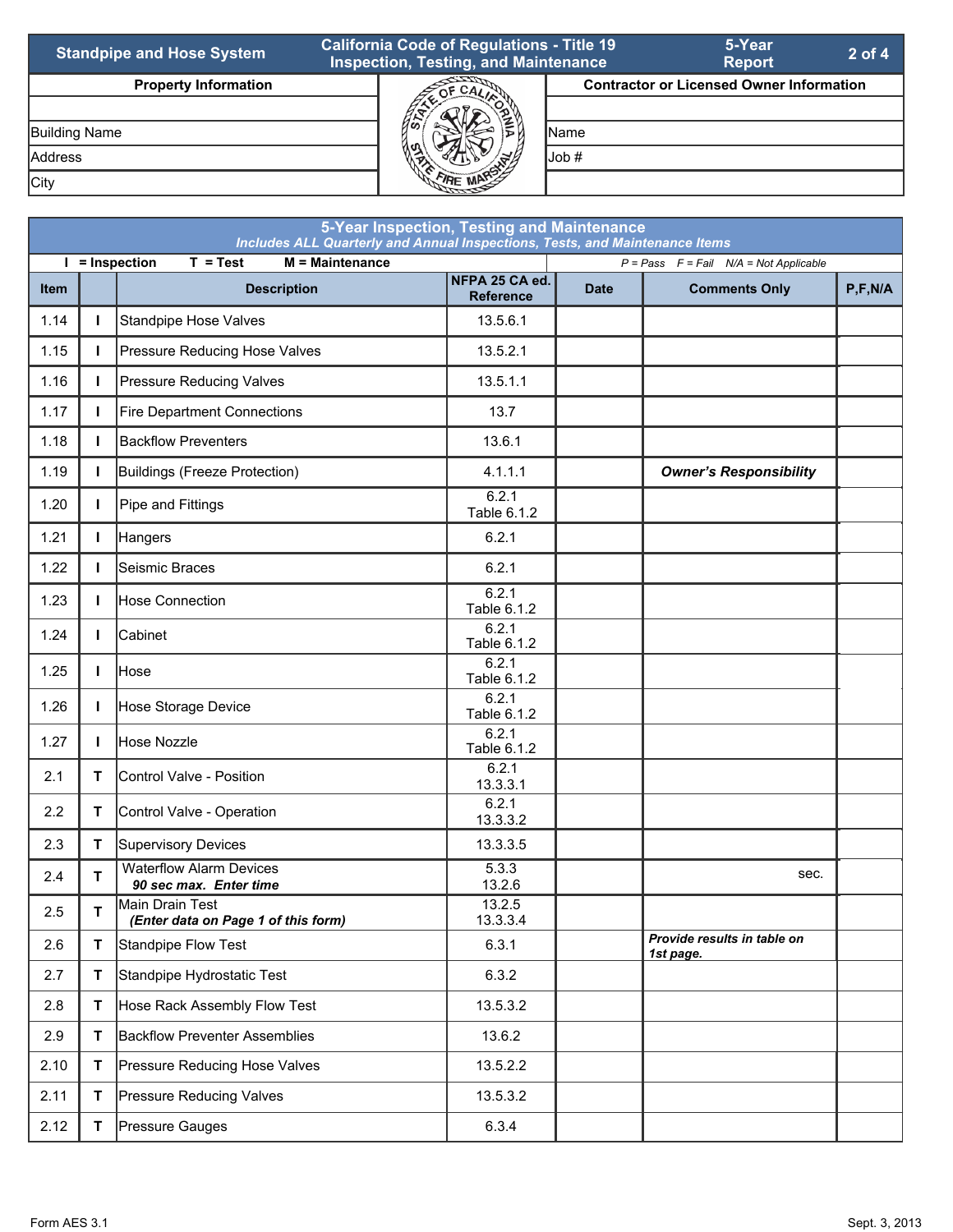| <b>Standpipe and Hose System</b> | <b>California Code of Regulations - Title 19</b><br><b>Inspection, Testing, and Maintenance</b> |                  | 5-Year<br><b>Report</b>                         | $3$ of 4 |
|----------------------------------|-------------------------------------------------------------------------------------------------|------------------|-------------------------------------------------|----------|
| <b>Property Information</b>      | Ωr                                                                                              |                  | <b>Contractor or Licensed Owner Information</b> |          |
|                                  |                                                                                                 |                  |                                                 |          |
| <b>Building Name</b>             |                                                                                                 | <b>IName</b>     |                                                 |          |
| <b>Address</b>                   | ₹.                                                                                              | $\mathsf{Job}$ # |                                                 |          |
| City                             |                                                                                                 |                  |                                                 |          |

|             | 5-Year Inspection, Testing and Maintenance<br>Includes ALL Quarterly and Annual Inspections, Tests, and Maintenance Items |                                                                                                    |                                    |             |                                              |           |  |  |  |
|-------------|---------------------------------------------------------------------------------------------------------------------------|----------------------------------------------------------------------------------------------------|------------------------------------|-------------|----------------------------------------------|-----------|--|--|--|
|             |                                                                                                                           | $M =$ Maintenance<br>= Inspection<br>$T = Test$                                                    |                                    |             | $P = Pass$ $F = Fail$ $N/A = Not Applicable$ |           |  |  |  |
| <b>Item</b> |                                                                                                                           | <b>Description</b>                                                                                 | NFPA 25 CA ed.<br><b>Reference</b> | <b>Date</b> | <b>Comments Only</b>                         | P, F, N/A |  |  |  |
| 2.13        |                                                                                                                           | <b>IHose Test</b>                                                                                  | 6.2.1<br><b>NFPA 1962</b>          |             |                                              |           |  |  |  |
| 3.1         | М                                                                                                                         | <b>Control Valves</b>                                                                              | 13.3.4                             |             |                                              |           |  |  |  |
| 3.2         | м                                                                                                                         | <b>IFDC</b> - Backflush                                                                            | 14.3.2.3<br>14.3.2.4               |             |                                              |           |  |  |  |
| 3.3         | M                                                                                                                         | Internal Pipe Inspection: See Deficiencies and<br>Comments Section for Results                     | 14.2                               |             |                                              |           |  |  |  |
| 3.4         | M                                                                                                                         | Obstruction Investigation required. If "Yes", see<br>Deficiencies and Comments Section for Results | 14.3                               |             | Yes<br>No.                                   |           |  |  |  |
| 3.5         | М                                                                                                                         | System Returned to Service                                                                         | 4.5.3<br>15.7                      |             | Yes<br>No.                                   |           |  |  |  |

| Table for Standpipe Flow Test Results (Item 2.6) |                                        |  |  |  |  |  |
|--------------------------------------------------|----------------------------------------|--|--|--|--|--|
| No. Standpipe Risers                             | <b>Flow Rate at Remote Hose Valve</b>  |  |  |  |  |  |
| Total Flow Rate Required                         | Pressure at Remote Hose Valve Outlet I |  |  |  |  |  |
| Flow Rate Supplied at FDC                        | Flow Rate Supplied at Pump             |  |  |  |  |  |
| Pressure Supplied at FDC                         | Pressure Supplied at Pump              |  |  |  |  |  |

| D = Deficiency C = Comment<br>(Indicate type) |             |              |   |                  |                                                                                                              |  |  |  |
|-----------------------------------------------|-------------|--------------|---|------------------|--------------------------------------------------------------------------------------------------------------|--|--|--|
| <b>Item</b>                                   | <b>Date</b> | <b>Riser</b> | D | $\boldsymbol{c}$ | <b>Deficiencies and Comments</b><br>Indicate all equipment, devices and parts that were repaired or replaced |  |  |  |
|                                               |             |              |   |                  |                                                                                                              |  |  |  |
|                                               |             |              |   |                  |                                                                                                              |  |  |  |
|                                               |             |              |   |                  |                                                                                                              |  |  |  |
|                                               |             |              |   |                  |                                                                                                              |  |  |  |
|                                               |             |              |   |                  |                                                                                                              |  |  |  |
|                                               |             |              |   |                  |                                                                                                              |  |  |  |
|                                               |             |              |   |                  |                                                                                                              |  |  |  |
|                                               |             |              |   |                  |                                                                                                              |  |  |  |
|                                               |             |              |   |                  |                                                                                                              |  |  |  |
|                                               |             |              |   |                  |                                                                                                              |  |  |  |
|                                               |             |              |   |                  |                                                                                                              |  |  |  |
|                                               |             |              |   |                  |                                                                                                              |  |  |  |
|                                               |             |              |   |                  |                                                                                                              |  |  |  |